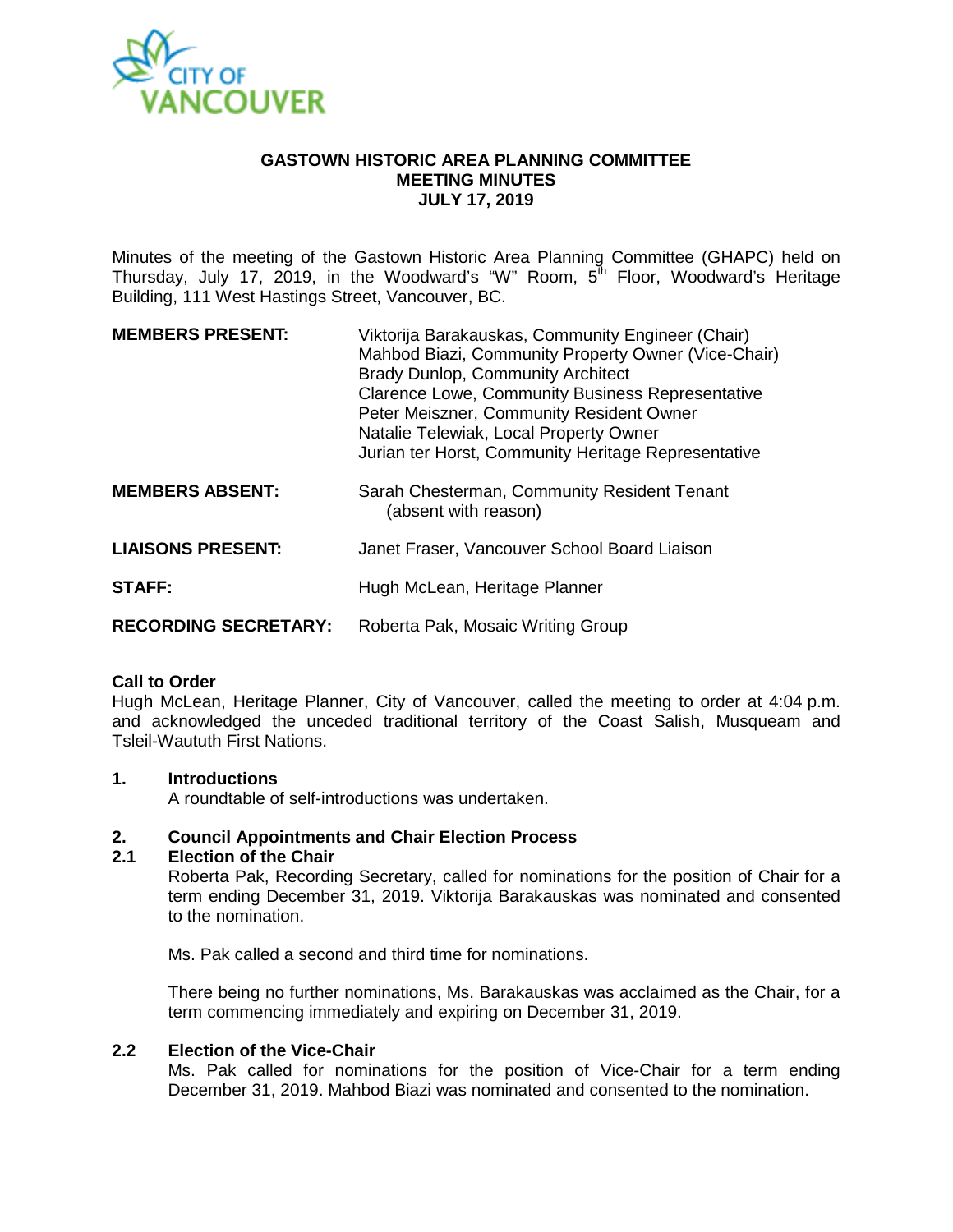Ms. Pak called a second and third time for nominations.

There being no further nominations, Mr. Biazi was acclaimed as the Vice-Chair, for a term commencing immediately and expiring on December 31, 2019.

# **3. Adoption of Agenda**

This item was not considered.

# **4. Overview of GHAPC and Supporting Materials**

Mr. McLean provided an overview of the functions of the committee and highlighted:

- Reference materials are available online as a resource for members
- The Heritage Conservation Program
- Heritage Policies and Guidelines
- All properties in Gastown are protected and listed on the Vancouver Heritage Register
- Grants have been established to incentivize heritage conservation in the area
- Heritage Area (HA-2) zoning recognizes the area's special status and ensures the maintenance of its "turn of the century" historical and architectural character
- The sign bylaw has specific requirements for Gastown
- A document produced by the Government of Canada titled "*Standards and Guidelines, For the Conservation of Historic Places in Canada*" was identified as an important resource for use by members in preparing recommendations.

Discussion ensued on:

- Request that staff provide an update on feedback provided by GHAPC members at the last meeting on September 18, 2018, specifically the lack of clarity on the role GHAPC holds within the consultation planning process
	- o Developer require clarification on GHAPC's role
- GHAPC members would like to better understand the scope of their authority with respect to stipulations on projects.

# **5. 165–169 Water Street – Pither and Leiser Warehouse (VHR "B", M – DP-2019-00350)**

Elizabeth Mackenzie, architect and applicant, provided an overview on the project and highlighted:

- The intent to propose something that matches the other buildings in the area
- Retention of original materials except for the large windows required for the first floor retail
- Upper floors are quite intact with minimal changes to the exterior of those floors.

In response to questions from the GHAPC members, the applicant provided the following information:

- Large windows for retail and the requirement for a taller door drove the design of the first floor exterior
- Seismic upgrading was undertaken voluntarily to bring the building up to code
- The sill being reinstated is being done with wood
- The lighting has been improved in the recessed doorway
- Placement of restrictors on upper level windows could be added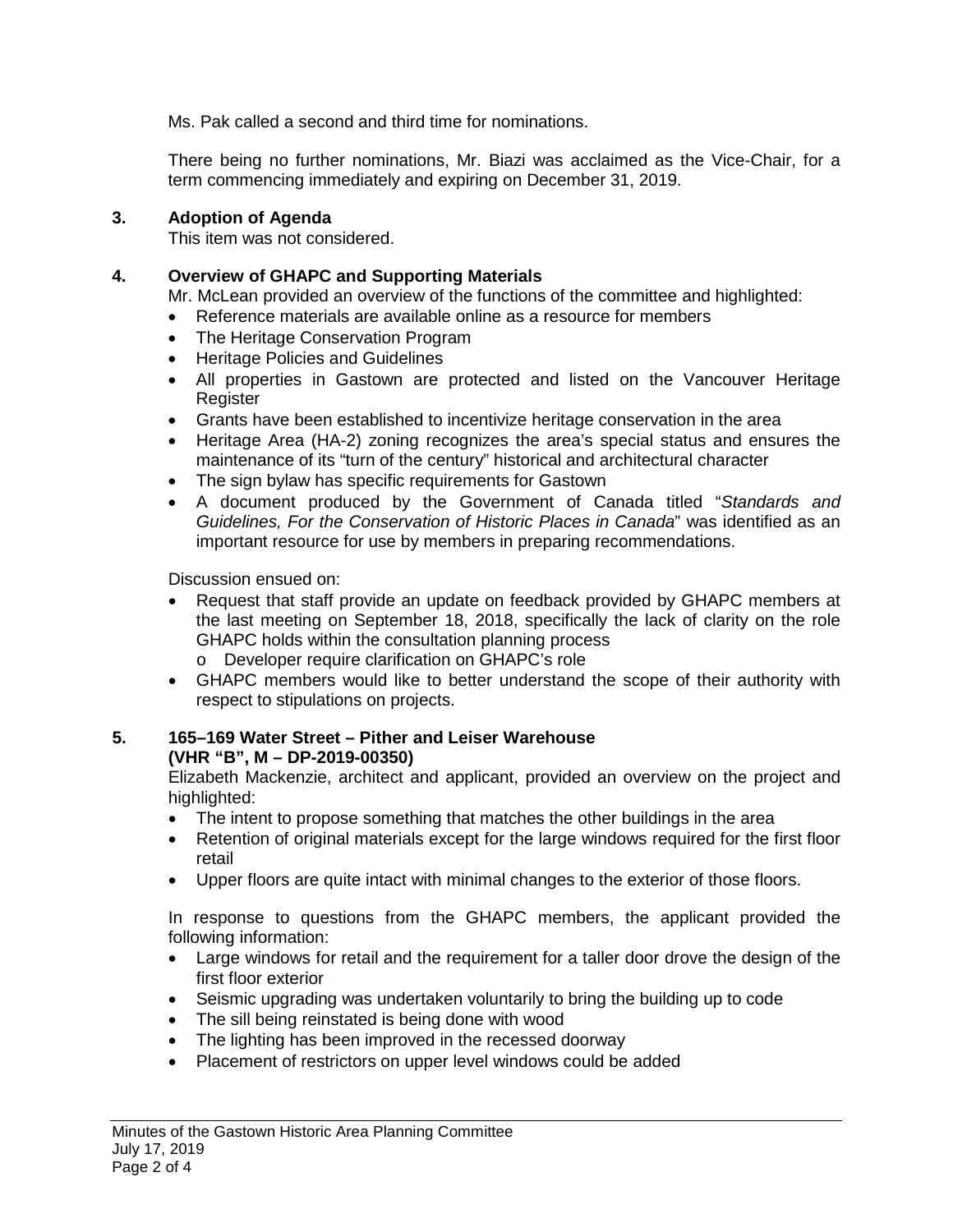- Existing windows are operable and fully pivoting
- Consideration of reinstalling the Pither and Leiser name at the top of the building
- The original purpose of the canopy was to cover the sale of produce
- The storefront does not align with columns on upper floors
- The design is not going back to a specific period
- Drawings to depict street frontage of the project relative to neighboring buildings, would have been helpful.

Discussion ensued and GHAPC members noted the following:

- The symmetry of the windows is a concern
	- o The addition of a canopy would improve the symmetry
	- o The inclusion of a canopy could be considered as the façade of the building has changed over the years and does not align with a specific era
- The proposal is an improvement
- Whether the façade rehabilitation is part of a larger future project to upgrade the building
- Horizontal signage should be considered if signage is created in the future.

MOVED by Jurian ter Horst SECONDED by Brady Dunlop

> That the Gastown Historic Area Planning Committee supports Development Permit DP-2019-00350, in principle, and recommends the following for further consideration:

- 1. Realignment of the proposed storefront windows to be symmetrical (in alignment with the upper levels)
- 2. The lower sill material should match the upper cornice in material, color and finish (Number 9 on drawing details sheet A3 attached to the agenda package)
- 3. Signage in a horizontal configuration similar in style to the 1930s era canopy
- 4. The addition of a canopy to improve walkability in line with best practices for weather protection
- 5. 4" restrictors should be placed on the existing pivot windows in lieu of interior guard rails.

CARRIED

# **6. Adjournment**

MOVED by Peter Meiszner SECONDED by Natalie Telewiak

> THAT the meeting of the Gastown Historic Area Planning Committee meeting held July 17, 2019 be adjourned at 5:28 p.m.

# CARRIED